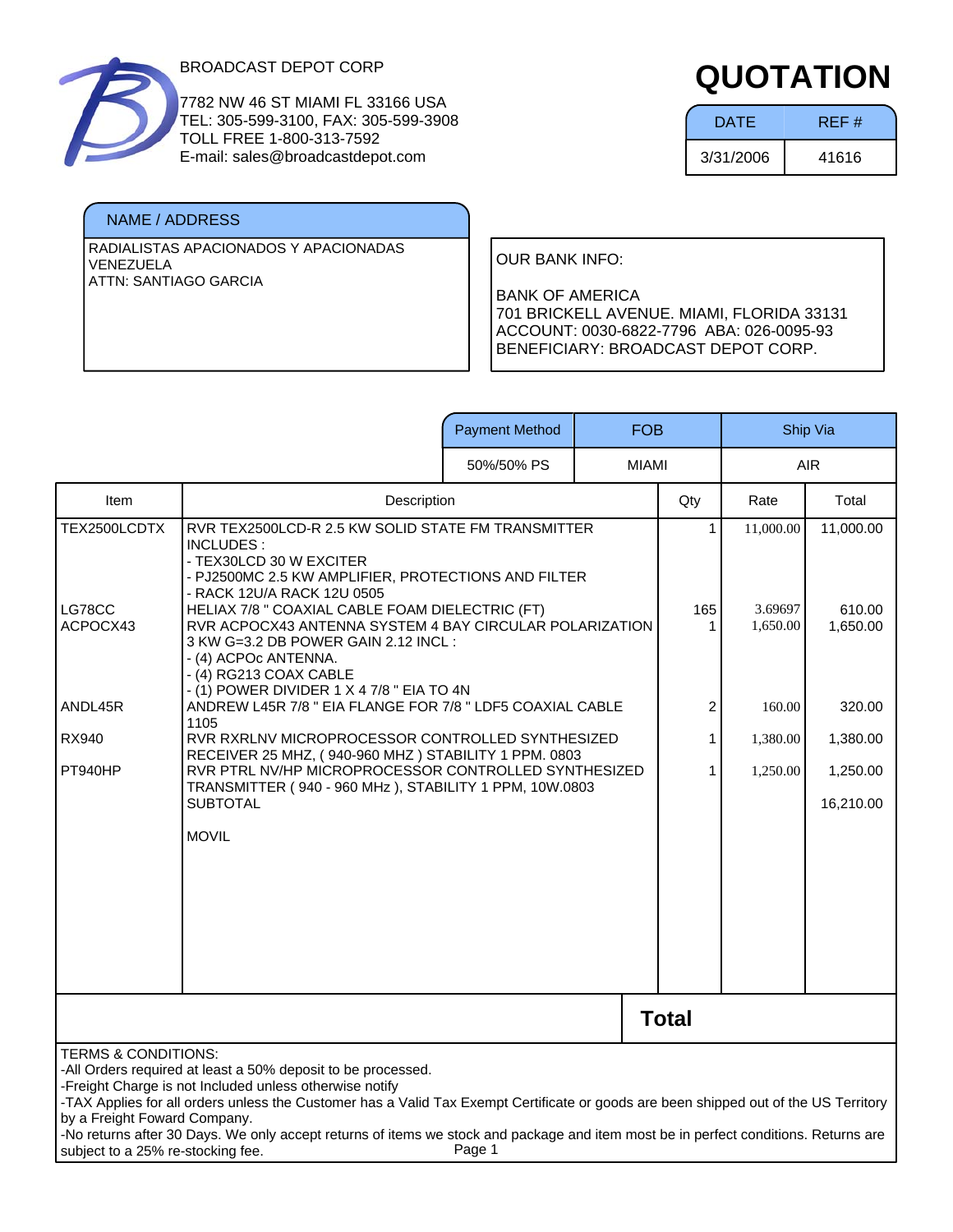

7782 NW 46 ST MIAMI FL 33166 USA TEL: 305-599-3100, FAX: 305-599-3908 TOLL FREE 1-800-313-7592 E-mail: sales@broadcastdepot.com

#### NAME / ADDRESS

RADIALISTAS APACIONADOS Y APACIONADAS VENEZUELA ATTN: SANTIAGO GARCIA

# **QUOTATION**

| <b>DATE</b> | REF#  |
|-------------|-------|
| 3/31/2006   | 41616 |

OUR BANK INFO:

|                                                                                                                                                                                                                                                                                                                                                                                                                                                                                                                         |                                                                                                                                                                                                                                                                                                                                                                                                                            | <b>Payment Method</b> | <b>FOB</b>   |              |                  | Ship Via         |
|-------------------------------------------------------------------------------------------------------------------------------------------------------------------------------------------------------------------------------------------------------------------------------------------------------------------------------------------------------------------------------------------------------------------------------------------------------------------------------------------------------------------------|----------------------------------------------------------------------------------------------------------------------------------------------------------------------------------------------------------------------------------------------------------------------------------------------------------------------------------------------------------------------------------------------------------------------------|-----------------------|--------------|--------------|------------------|------------------|
|                                                                                                                                                                                                                                                                                                                                                                                                                                                                                                                         |                                                                                                                                                                                                                                                                                                                                                                                                                            | 50%/50% PS            | <b>MIAMI</b> |              |                  | <b>AIR</b>       |
| Item                                                                                                                                                                                                                                                                                                                                                                                                                                                                                                                    | Description                                                                                                                                                                                                                                                                                                                                                                                                                |                       |              | Qty          | Rate             | Total            |
| PACK2/135-350                                                                                                                                                                                                                                                                                                                                                                                                                                                                                                           | MARTI ONE WAY PACKAGE # 2 REMOTE RPU 30 WATTS, BANDS<br>(135-185) (215-250) (235-265) (300-350) MHZ INCLUDES:<br><b>MOBIL OR PORTABLE SITE:</b><br>(1) SRPT-30 TRANSMITTER.<br>(1) SHURE MICROPHONE<br>(1) MOBILE MOUNTING KIT<br>(1) MOBILE ANTENNA<br>(1) PORTABLE ANTENNA<br>(1) JUMPER CABLE.<br>ON STUDIO SITE INCLUDES:<br>(1) SR-30 RECEIVER.<br>(1) BASE ANTENNA OMNI<br>(1) JUMPER CABLE<br>(1) WEATHER PROOF KIT |                       |              | 1            | 4,250.00         | 4,250.00         |
|                                                                                                                                                                                                                                                                                                                                                                                                                                                                                                                         | <b>SUBTOTAL</b>                                                                                                                                                                                                                                                                                                                                                                                                            |                       |              |              |                  | 4,250.00         |
| TAS102MKII                                                                                                                                                                                                                                                                                                                                                                                                                                                                                                              | <b>ESTUDIO AL AIRE</b><br>TASCAM 102MKII PROFESSIONAL 2 HEAD RACK MOUNT CASSETTE<br>DECK. DOLBY B AND C NOISE REDUCTION WITH HX PRO<br>HEADROOM EXTENSION, TWO MOTOR IC LOGIC TRANSPORT<br>CONTROL SYSTEM, ELECTRONIC DIGITAL TAPE COUNTER<br>UNBALANCED RCA INPUTS AND OUTPUTS (DIM. 17-1/8"X 5-11/16"X<br>11-1/4") WEIGHT 8-13/16 LBS 0504                                                                               |                       |              | 1            | 270.00           | 270.00           |
| TECSL1210MK5<br>TASCD160                                                                                                                                                                                                                                                                                                                                                                                                                                                                                                | TECNICHS SL1210MK5 SUTDIO TURNTABLE<br>TASCAM CD-160 PROFESSIONAL CD PLAYER. 2U RACKMOUNTABLE<br>CD PLAYER, S/PDIF DIGITAL OUTPUT, AUTO CUE FUNCTION,<br>HEADPHONE JACK WITH LEVEL CONTROL FULL-FUNCTION<br>INFRARED REMOTE CONTROL 0504                                                                                                                                                                                   |                       |              | 1            | 540.00<br>235.00 | 540.00<br>235.00 |
|                                                                                                                                                                                                                                                                                                                                                                                                                                                                                                                         |                                                                                                                                                                                                                                                                                                                                                                                                                            |                       |              | <b>Total</b> |                  |                  |
| <b>TERMS &amp; CONDITIONS:</b><br>-All Orders required at least a 50% deposit to be processed.<br>-Freight Charge is not Included unless otherwise notify<br>-TAX Applies for all orders unless the Customer has a Valid Tax Exempt Certificate or goods are been shipped out of the US Territory<br>by a Freight Foward Company.<br>-No returns after 30 Days. We only accept returns of items we stock and package and item most be in perfect conditions. Returns are<br>Page 2<br>subject to a 25% re-stocking fee. |                                                                                                                                                                                                                                                                                                                                                                                                                            |                       |              |              |                  |                  |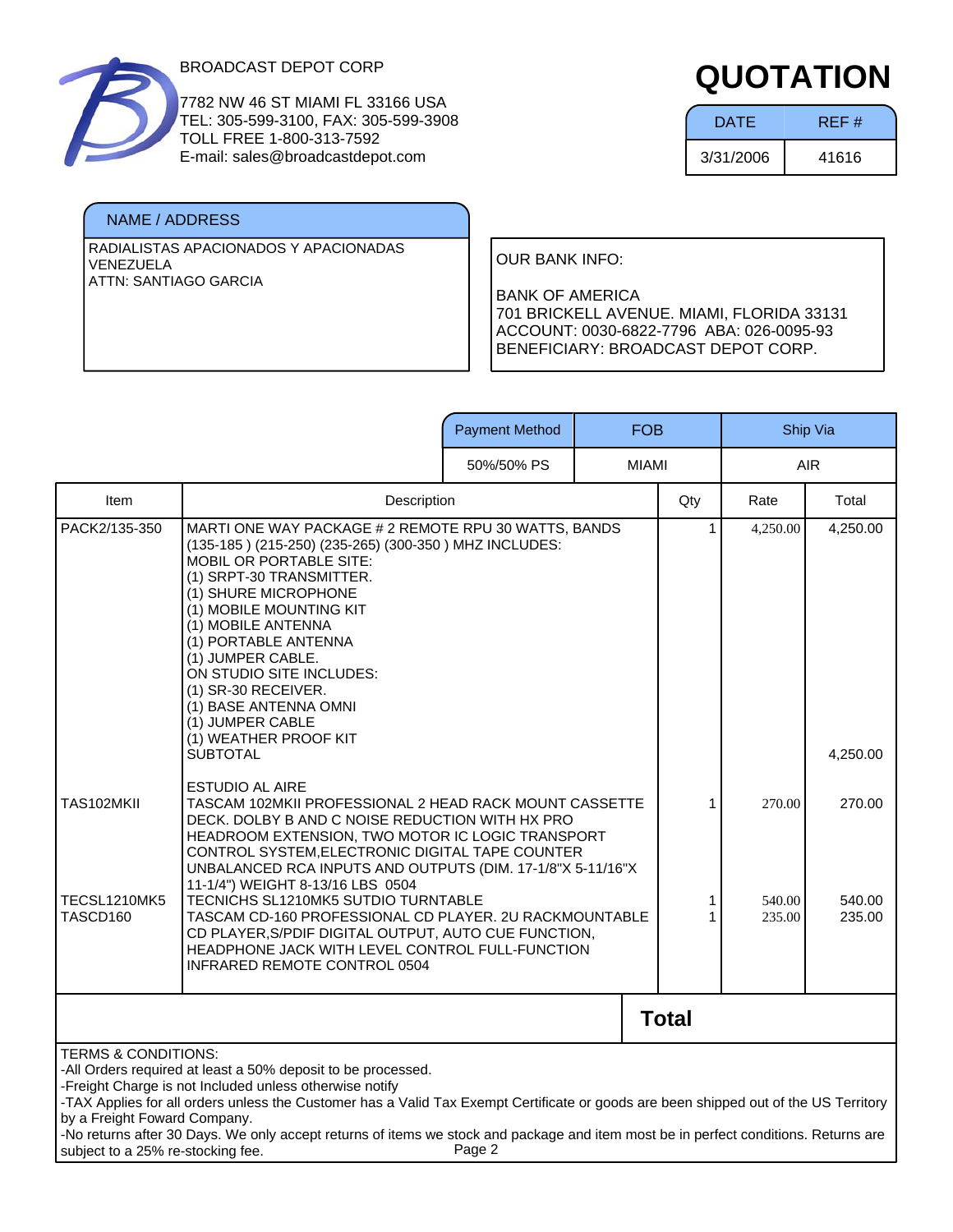

7782 NW 46 ST MIAMI FL 33166 USA TEL: 305-599-3100, FAX: 305-599-3908 TOLL FREE 1-800-313-7592 E-mail: sales@broadcastdepot.com

#### NAME / ADDRESS

RADIALISTAS APACIONADOS Y APACIONADAS VENEZUELA ATTN: SANTIAGO GARCIA

## **QUOTATION**

| <b>DATE</b> | REF#  |
|-------------|-------|
| 3/31/2006   | 41616 |

OUR BANK INFO:

|                                                                                                                                                                                                                                                                                                                                                                                                                                                                                                                         |                                                                                                                                                                                                                                                                                                                                                                                                                                                 | <b>Payment Method</b> | <b>FOB</b>   |                |                  | Ship Via           |
|-------------------------------------------------------------------------------------------------------------------------------------------------------------------------------------------------------------------------------------------------------------------------------------------------------------------------------------------------------------------------------------------------------------------------------------------------------------------------------------------------------------------------|-------------------------------------------------------------------------------------------------------------------------------------------------------------------------------------------------------------------------------------------------------------------------------------------------------------------------------------------------------------------------------------------------------------------------------------------------|-----------------------|--------------|----------------|------------------|--------------------|
|                                                                                                                                                                                                                                                                                                                                                                                                                                                                                                                         |                                                                                                                                                                                                                                                                                                                                                                                                                                                 | 50%/50% PS            | <b>MIAMI</b> |                | <b>AIR</b>       |                    |
| Item                                                                                                                                                                                                                                                                                                                                                                                                                                                                                                                    | Description                                                                                                                                                                                                                                                                                                                                                                                                                                     |                       |              | Qty            | Rate             | Total              |
| $LM1-3$                                                                                                                                                                                                                                                                                                                                                                                                                                                                                                                 | LUXO LM1 3.0 LBS MIC SUPPORT HEAVY 41" (13051) WITH<br>BRACKET/C (50005) BLACK                                                                                                                                                                                                                                                                                                                                                                  |                       |              | 1              | 70.00            | 70.00              |
| SEN3PACK835                                                                                                                                                                                                                                                                                                                                                                                                                                                                                                             | SENNHEISER THREEPACK 835 (3) E835, (3) MZQ800 MIC CLIPS AND                                                                                                                                                                                                                                                                                                                                                                                     |                       |              | 1              | 180.00           | 180.00             |
| AKGKM260/1                                                                                                                                                                                                                                                                                                                                                                                                                                                                                                              | (3) CARRYING POUNCHES. 0105<br>AKG KM260/1 FLOOR STAND WITH FLOOR STAND WITH HEAVY<br>CAST IRON BASE TWO SECTION TELESCOPIC HT 34.25/61.8 IN 13.2                                                                                                                                                                                                                                                                                               |                       |              | $\overline{c}$ | 64.70            | 129.40             |
| DBAMIX82                                                                                                                                                                                                                                                                                                                                                                                                                                                                                                                | <b>LBS 0702</b><br>DBA MIX-82 ON-AIR BROADCAST CONSOLE / 3 MIC/LINE INPUTS / 3<br>DOUBLE LINE INPUTS / 2 TELEPHONE HYBRIDS / PGM-AUD OUTPUT<br>BUSSES / INTERNAL CUE / DOUBLE VU-METER                                                                                                                                                                                                                                                          |                       |              | 1              | 1,500.00         | 1,500.00           |
| FOSPM1<br>MARPMD660                                                                                                                                                                                                                                                                                                                                                                                                                                                                                                     | FOSTEX PM1 ACTIVE 6.5 " NEAR FIELD STUDIO MONITOR PAIR 0805<br>MARANTZ PMD660 HANDHELD COMPACT FLASH / MP3/WAV<br>RECORDER / COMPACT PORTABLE DESIGN / BATTERY OPERATED /<br>USB SERIAL INTERFACE ALLOWS EASY COMMUNICATION WITH<br>COMPUTERS FOR STORING, EDITING OR TRANSFERING TO CD /<br>RECORDS IN MP3/WAVE FORMATS / PROFESSIONAL QUALITY XLR<br>MICROPHONE INPUTS WITH 48VOLT PHANTOM POWER 1005                                         |                       |              | 1<br>6         | 325.00<br>375.00 | 325.00<br>2,250.00 |
|                                                                                                                                                                                                                                                                                                                                                                                                                                                                                                                         | <b>SUBTOTAL</b>                                                                                                                                                                                                                                                                                                                                                                                                                                 |                       |              |                |                  | 5,499.40           |
| MAC1402-VLZPR                                                                                                                                                                                                                                                                                                                                                                                                                                                                                                           | <b>PRODUCCION</b><br>MACKIE 1402-VLZ PRO PROFESSIONAL 14 X 2 COMPACT MIC/LINE<br>MIXER. ULTRA-LOW NOISE, HIGHEST HEADROOM IN ITS CLASS; 6<br>OF MACKIE'S PREMIUM XDR EXTENDED DYNAMIC RANGE MIC<br>PREAMPS WITH: ULTRA-WIDE 0-60 dB RANGE, 130 dB DYNAMIC<br>RANGE, +22 dBu LINE INPUT HANDLING, DISTORTION UNDER<br>0.0007%(20 Hz-20kHz);4 CHANNELS:6 MIC/LINE, 4 STEREO-LINE;48 V<br>PHANTOM POWER. (DIM. 13" x 14" x 2.9") 13 LBS/ 6 KG 0805 |                       |              | 1              | 330.00           | 330.00             |
|                                                                                                                                                                                                                                                                                                                                                                                                                                                                                                                         |                                                                                                                                                                                                                                                                                                                                                                                                                                                 |                       |              | <b>Total</b>   |                  |                    |
| <b>TERMS &amp; CONDITIONS:</b><br>-All Orders required at least a 50% deposit to be processed.<br>-Freight Charge is not Included unless otherwise notify<br>-TAX Applies for all orders unless the Customer has a Valid Tax Exempt Certificate or goods are been shipped out of the US Territory<br>by a Freight Foward Company.<br>-No returns after 30 Days. We only accept returns of items we stock and package and item most be in perfect conditions. Returns are<br>Page 3<br>subject to a 25% re-stocking fee. |                                                                                                                                                                                                                                                                                                                                                                                                                                                 |                       |              |                |                  |                    |